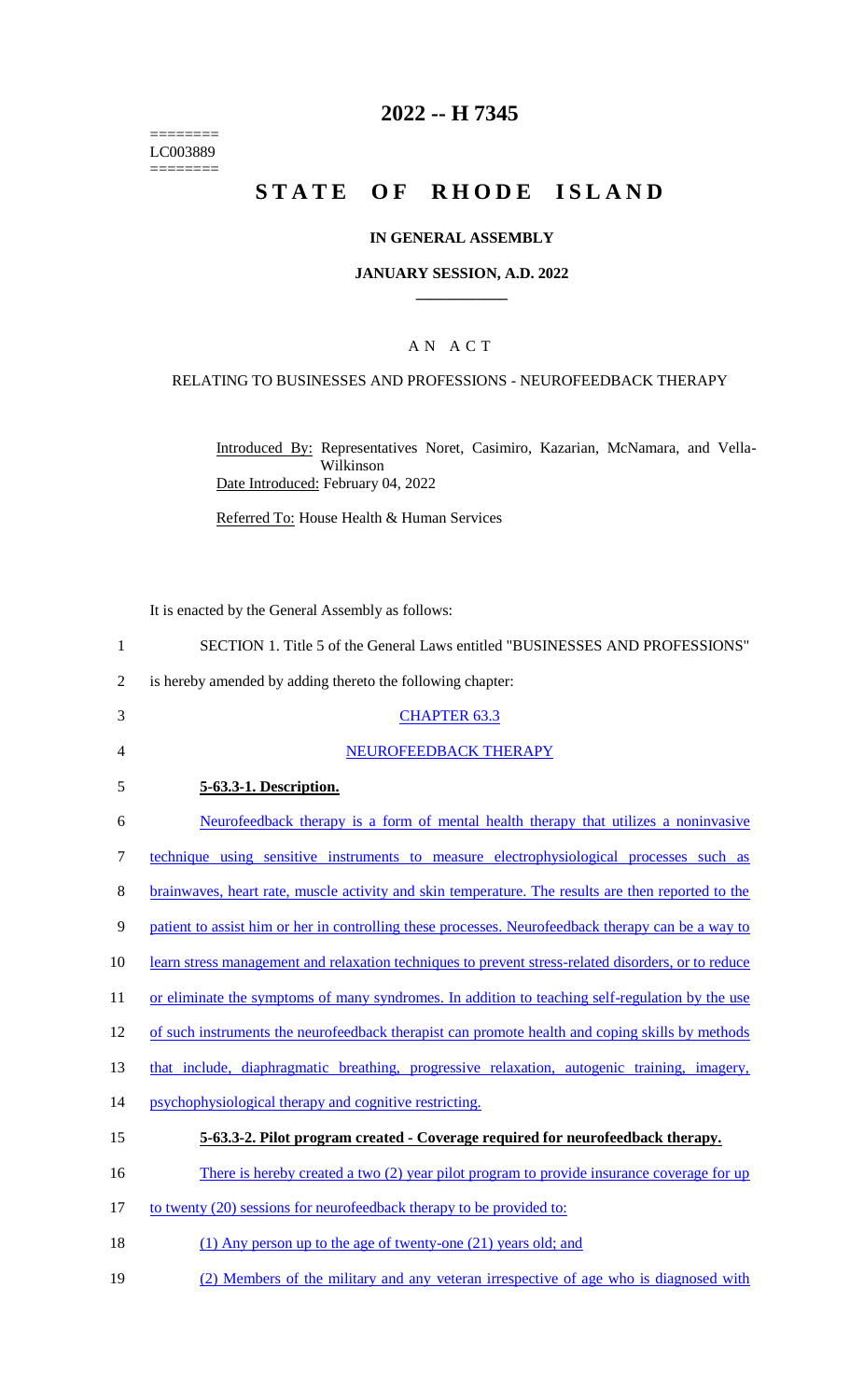post-traumatic stress disorder. **5-63.3-3. Authorized practice - Training and supervision.**  Persons authorized to practice neurofeedback therapy pursuant to this chapter shall: (1) Have at least a graduate degree from an accredited institution of higher learning in education of a health care related field satisfactory to the board of neurofeedback therapy, and at least thirty-six (36) hours of didactic neurofeedback education. (2) Have at least one hundred (100) hours of clinical experience in the practice of neurofeedback therapy under the supervision of a person who, because of education and experience would be eligible for licensure or is licensed as a neurofeedback therapist. (3) Pass a written and practical examination satisfactory to the board of neurofeedback 11 therapy. Biofeedback Certification Institute of America (BCIA). (4) Be at least twenty-one (21) years of age. (5) Be of good moral character as determined by the board of neurofeedback therapy. **5-63.3-4. Exempt persons.**  Nothing contained in this chapter shall be construed to prohibit the practice of neurofeedback therapy by qualified health care professionals licensed in this state, or by students 17 or interns in health care educational programs who are supervised by a licensed or authorized health 18 care professional qualified to practice neurofeedback therapy. SECTION 2. Chapter 27-18 of the General Laws entitled "Accident and Sickness Insurance Policies" is hereby amended by adding thereto the following section: **27-18-89. Neurofeedback therapy.**  Every individual or group health insurance contract, plan, or policy delivered, issued for delivery or renewed in this state on or after January 1, 2023, shall provide coverage for neurofeedback therapy as provided for in chapter 63.3 of title 5, until January 1, 2025, at which 25 time the pilot program shall end. SECTION 3. Chapter 27-19 of the General Laws entitled "Nonprofit Hospital Service Corporations" is hereby amended by adding thereto the following section: **27-19-81. Neurofeedback therapy.**  Every individual or group health insurance contract, plan, or policy delivered, issued for delivery or renewed in this state on or after January 1, 2023, shall provide coverage for neurofeedback therapy as provided for in chapter 63.3 of title 5, until January 1, 2025, at which 32 time the pilot program shall end. SECTION 4. Chapter 27-20 of the General Laws entitled "Nonprofit Medical Service Corporations" is hereby amended by adding thereto the following section: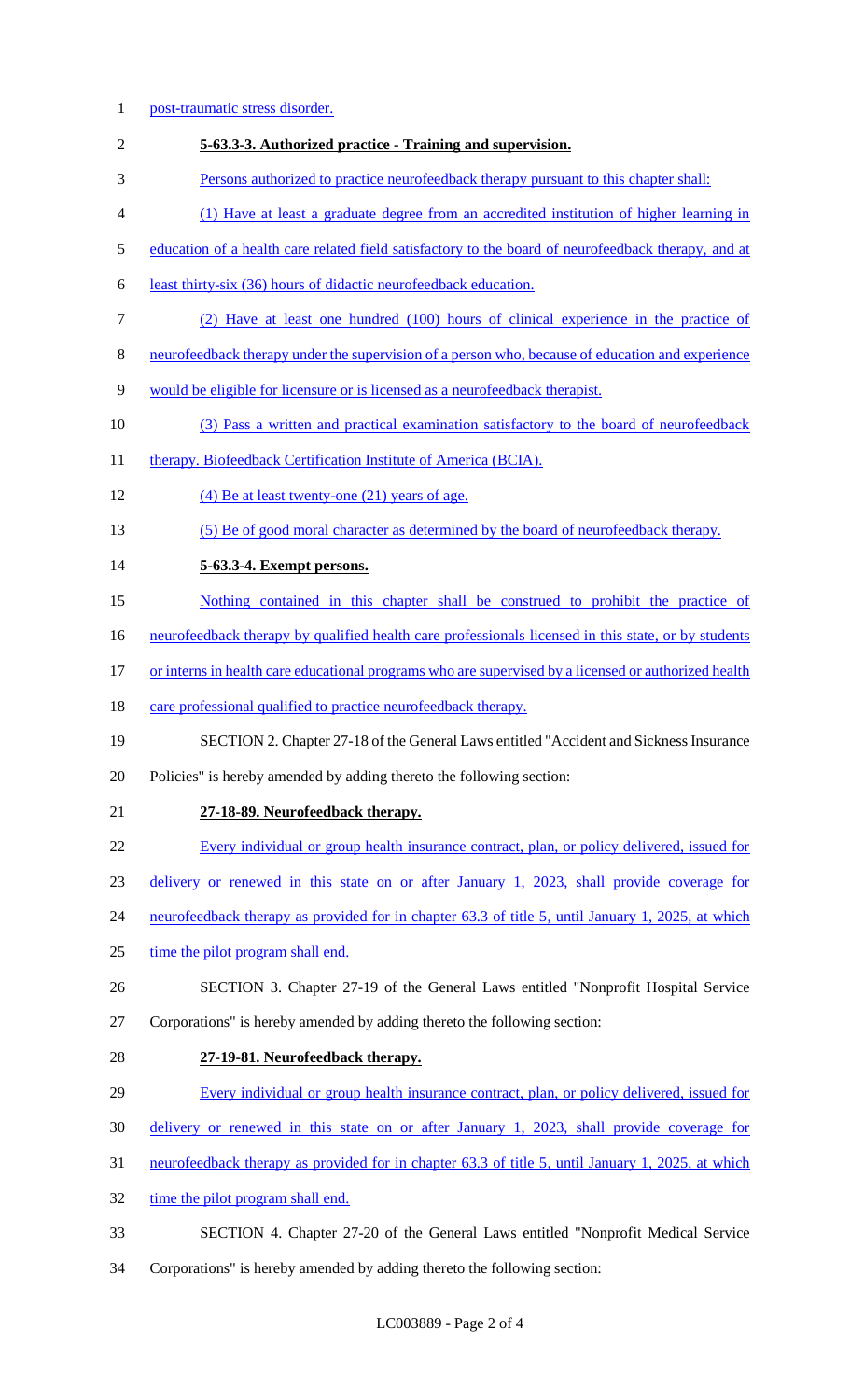# 1 **27-20-77. Neurofeedback therapy.**

- 2 Every individual or group health insurance contract, plan, or policy delivered, issued for
- 3 delivery or renewed in this state on or after January 1, 2023, shall provide coverage for
- 4 neurofeedback therapy as provided for in chapter 63.3 of title 5, until January 1, 2025, at which
- 5 time the pilot program shall end.
- 6 SECTION 5. Chapter 27-41 of the General Laws entitled "Health Maintenance 7 Organizations" is hereby amended by adding thereto the following section:

# 8 **27-41-94. Neurofeedback therapy.**

- 9 Every individual or group health insurance contract, plan, or policy delivered, issued for
- 10 delivery or renewed in this state on or after January 1, 2023, shall provide coverage for
- 11 neurofeedback therapy as provided for in chapter 63.3 of title 5, until January 1, 2025, at which
- 12 time the pilot program shall end.
- 13 SECTION 6. This act shall take effect upon passage and shall sunset on January 1, 2025.

LC003889  $=$ 

 $=$